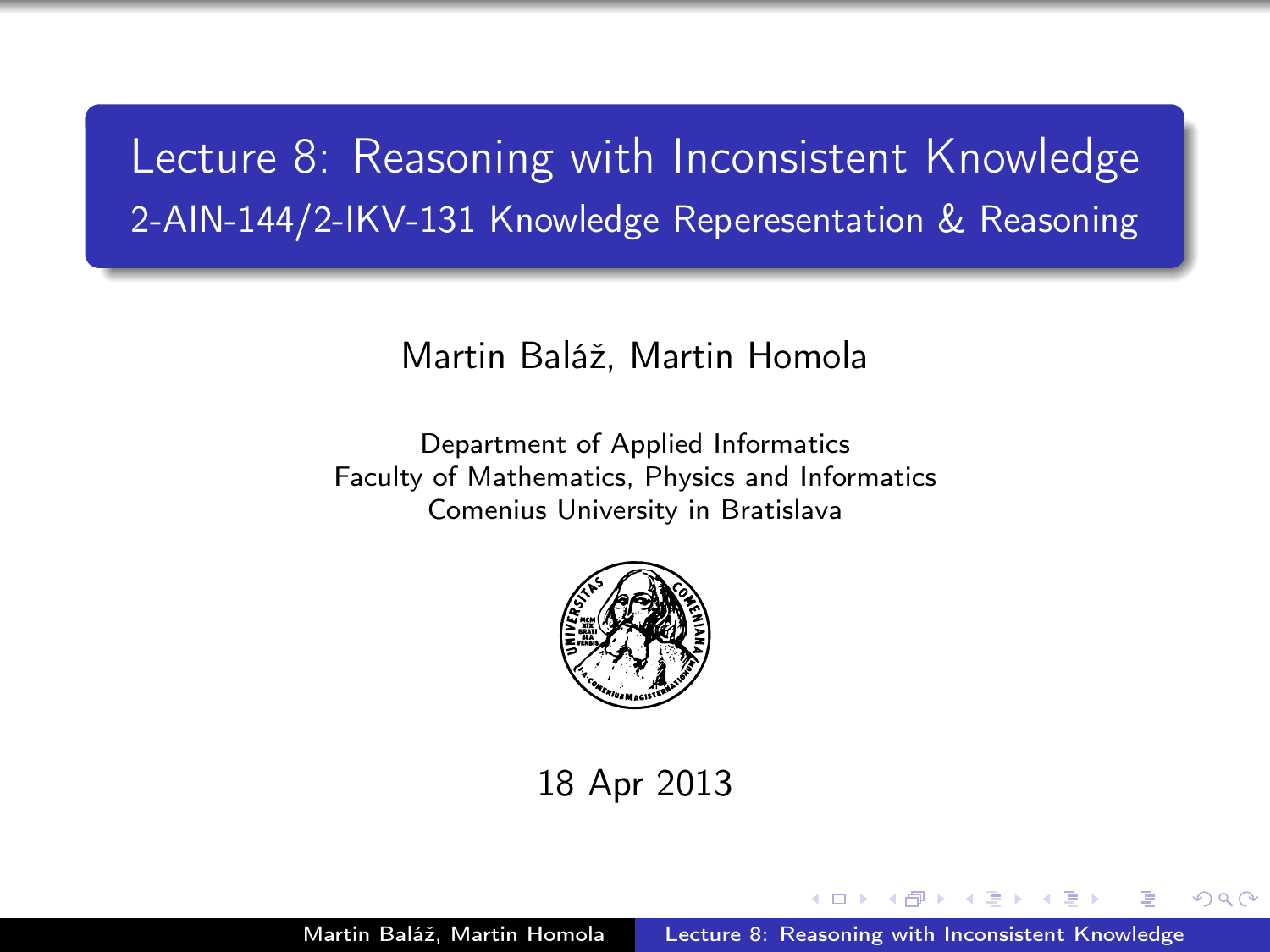## **1** Explosive Approach

The whole language is the only meaning of a contradictory knowledge base (falsity implies anything).

- <sup>2</sup> Paraconsistent Approach Accept contradictory information and perform reasoning tasks that take it into account.
- **3** Update/Belief Revision Approach Update/revise the knowledge base in order to regain consistency.

つくい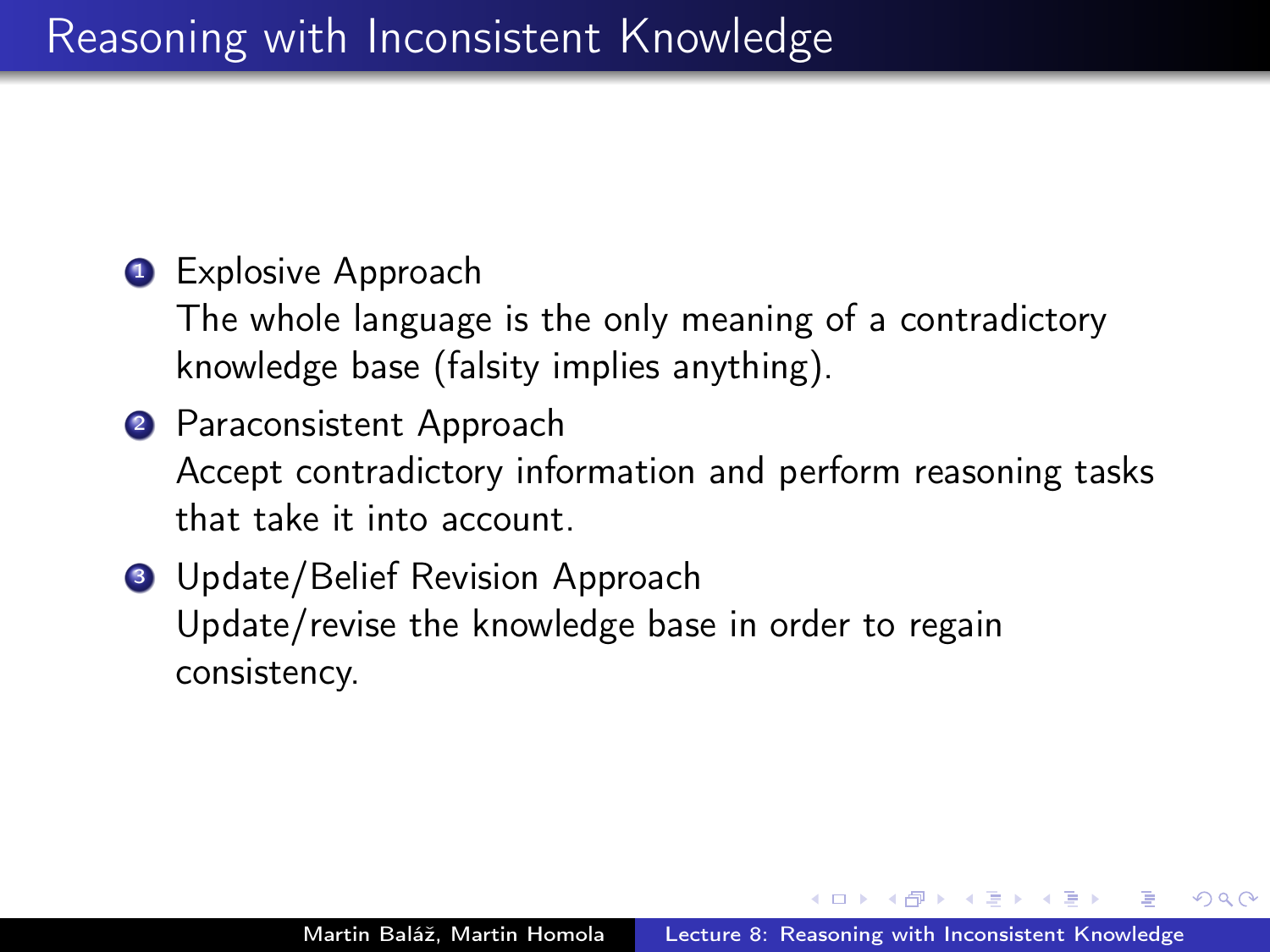

 $\csc \leftarrow \neg \text{train}$  $\neg \textit{cross} \leftarrow \textit{not} \neg \textit{train}$  $\mathsf{listen} \leftarrow \mathsf{not train}, \mathsf{not} \neg \mathsf{train}$ 

4 0 8

Þ

∢ 何 ▶ → ヨ ▶ → ヨ ▶ →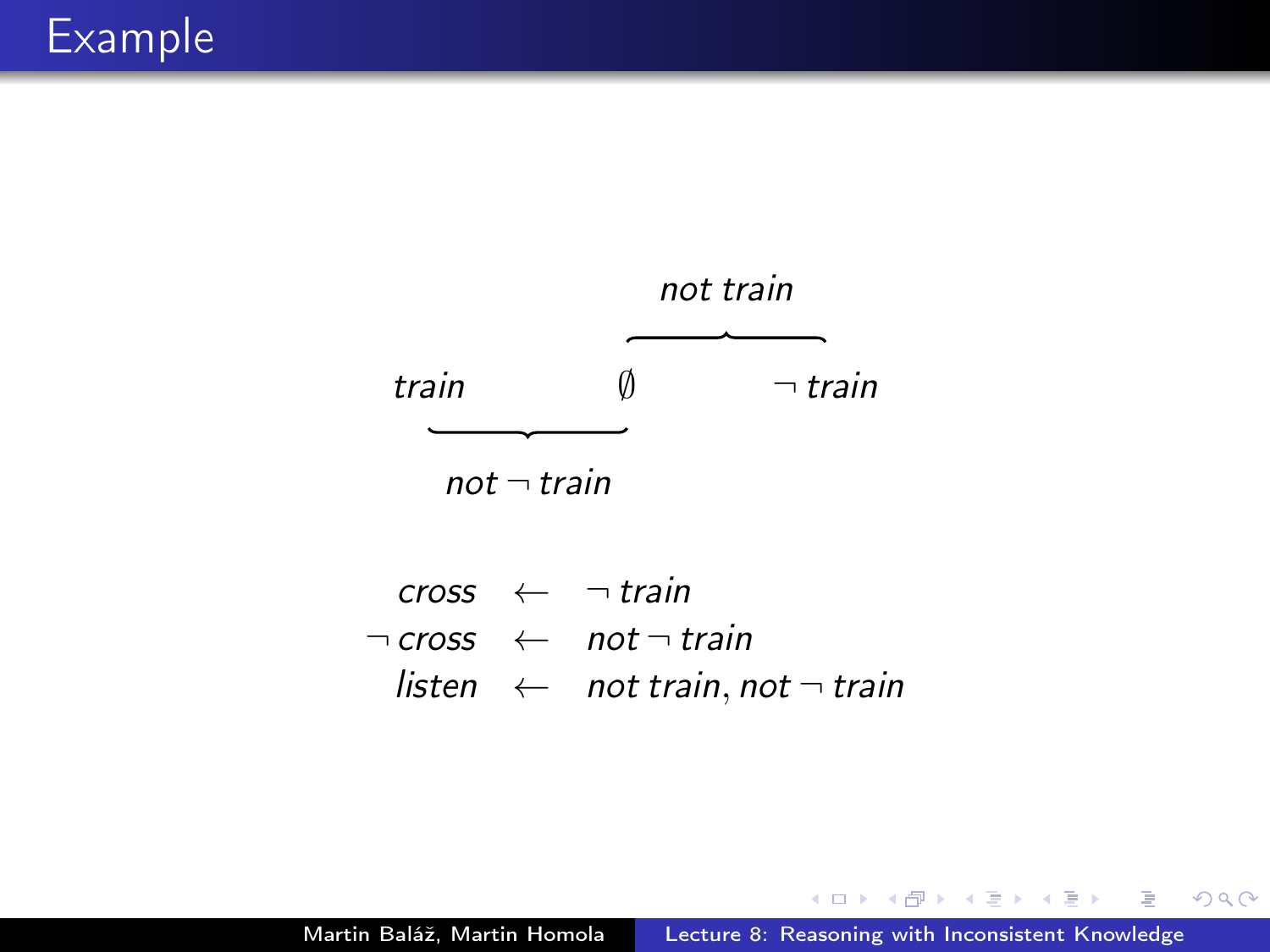### Definition (Literal)

A classical literal is an atom A or a classically negated atom  $\neg A$ . A default literal is a default negated classical literal not L. A literal is either a classical literal L or a default literal not L.

### Definition (Extended Logic Program)

An extended logic program is a set P of rules

$$
L_0 \leftarrow L_1, \ldots, L_m, not \ L_{m+1}, \ldots, not \ L_n
$$

where  $0 \leq n$  and  $L_0, \ldots, L_n$  are classical literals.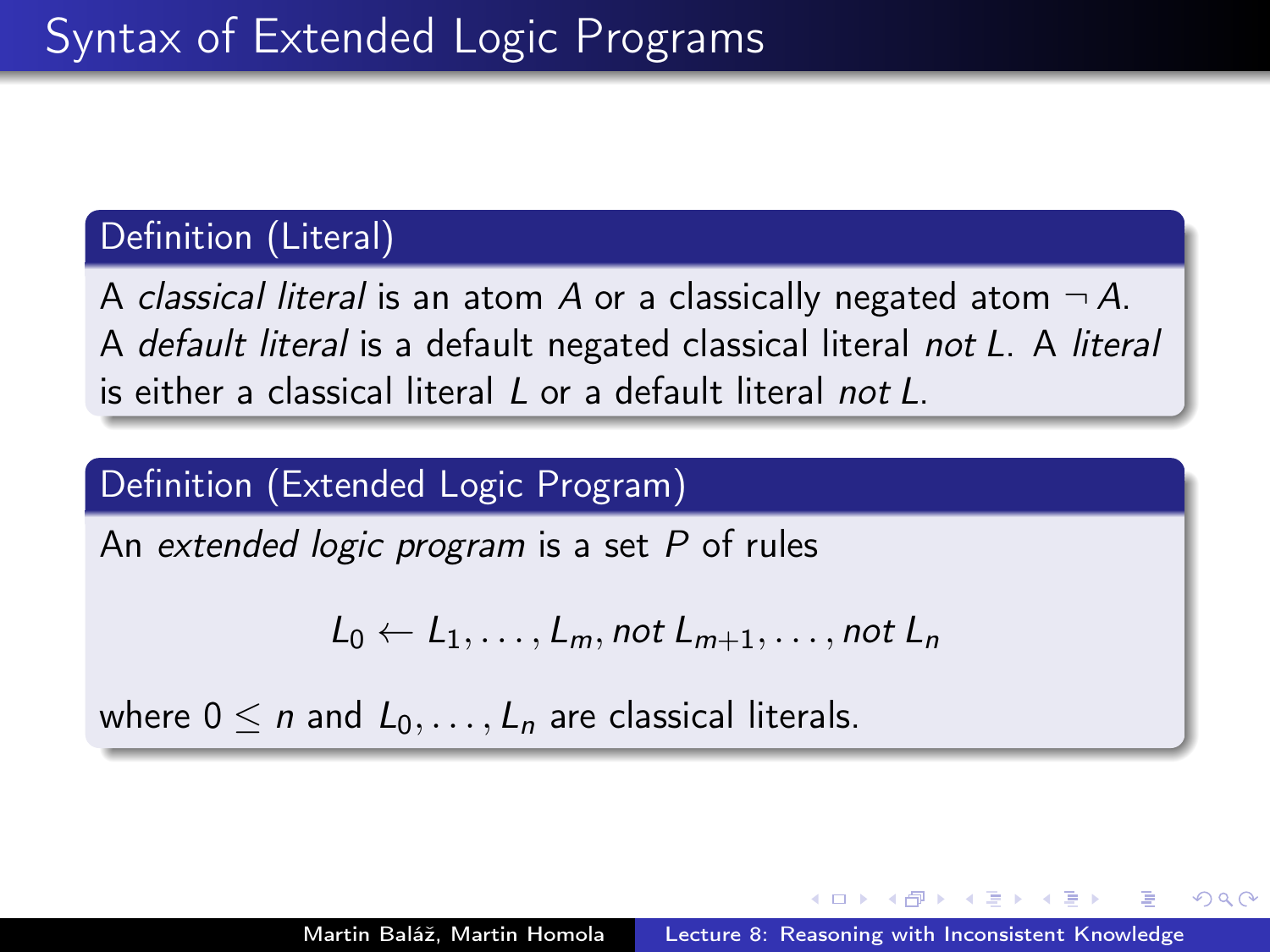## Definition (Interpretation)

An *interpretation* is a subset *I* of the extended Herbrand base  $\mathcal{B}^- = \mathcal{B} \cup \{\neg A \mid A \in \mathcal{B}\}.$ 

Given an interpretation I and an atom  $A \in \mathcal{B}$ ,

- $\bullet$  A is true iff  $A \in I$  and  $\neg A \notin I$
- A is false iff  $A \notin I$  and  $\neg A \in I$
- A is unknown iff  $A \notin I$  and  $\neg A \notin I$
- A is inconsistent iff  $A \in I$  and  $\neg A \in I$

Given an interpretation *I* and a classical literal  $L \in \mathcal{B}^{-}$ ,

 $\bullet$   $I \models L$  iff  $L \in I$ 

 $\bullet$   $I \models not L$  iff  $L \notin I$ 

An interpretation *I* is consistent iff  $\{A, \neg A\} \nsubseteq I$  for any  $A \in \mathcal{B}$ . An extended logic program is consistent iff it has a model.

 $QQ$ 

性

医阿里氏阿里氏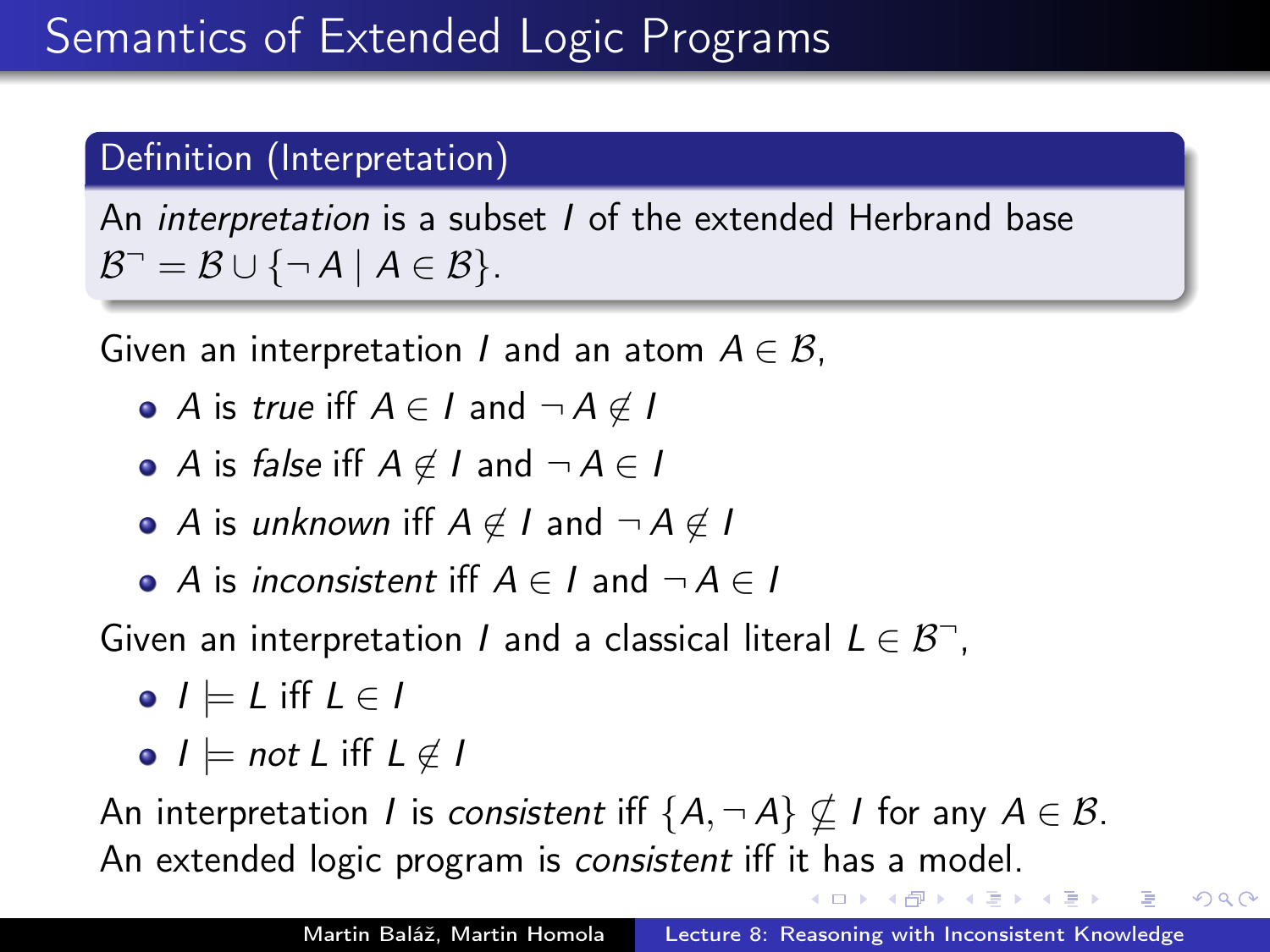## Definition (Program Reduct)

Let  $P$  be a normal logic program and  $I$  be an interpretation. The reduct of  $P$  (with respect to 1) is a positive logic program  $P^1$ obtained from P by

- $\bullet$  removing rules containing a default literal  $L$  in the body such that  $I \not\models L$
- **•** removing remaining default literals L, i.e. default literals with  $I \models L$

## Definition (Stable Model)

An interpretation *I* is a *stable model* of an extended logic program P if

- $P<sup>I</sup>$  is consistent and *I* is the least model of  $P<sup>I</sup>$ , or
- $P^I$  is inconsistent and  $I = B^-$ .

イロメ イ母メ イヨメ イヨメ

Ξ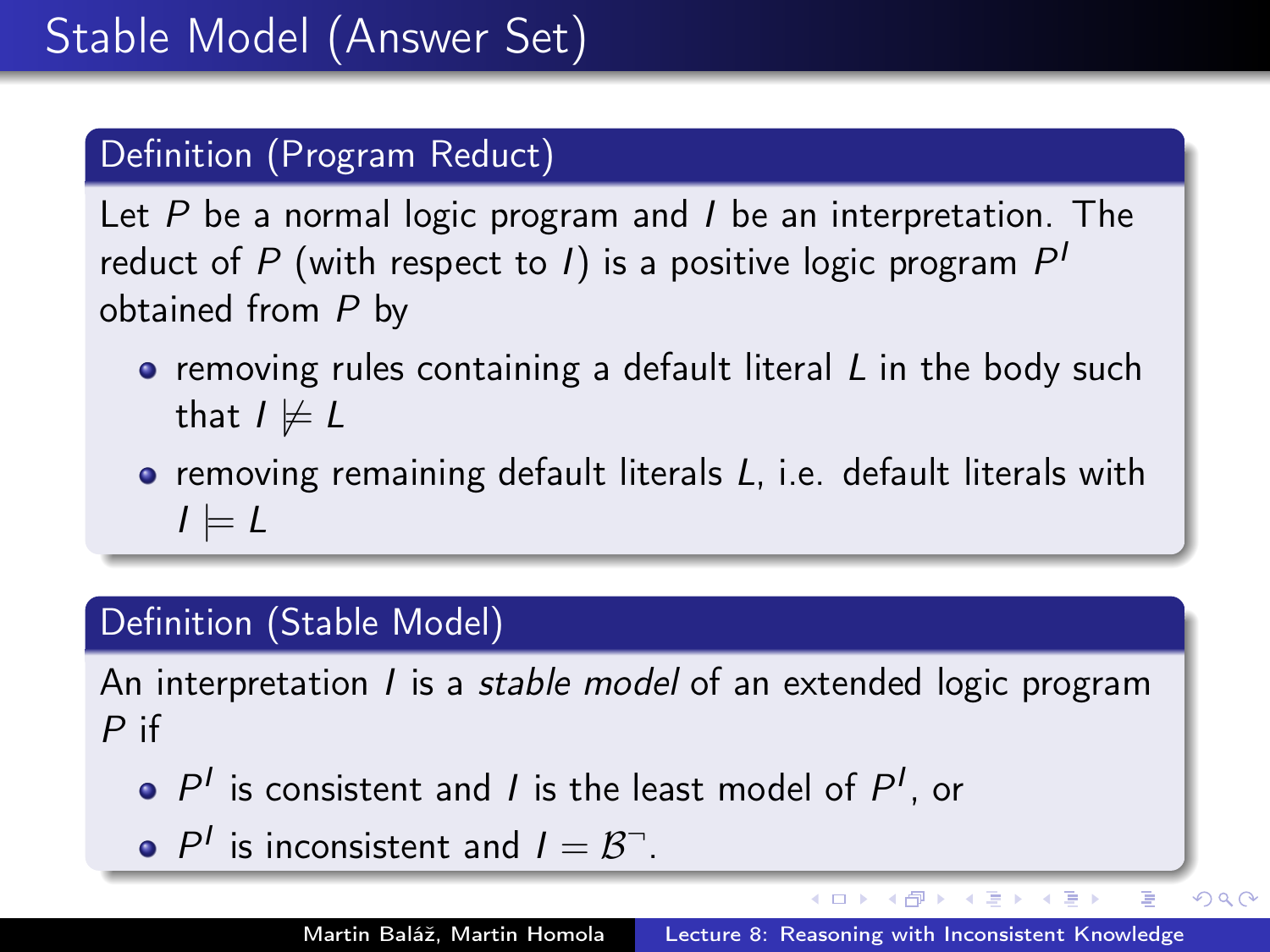### Proposition

Let P be an extended logic program. Then P has an inconsistent stable model iff P is inconsistent.

### Proposition

Let P be an extended logic program. If P is inconsistent then  $\mathcal{B}^-$  is the only stable model of P.

#### Proposition

Stable models of an extended logic program are minimal models.

#### Example

The interpretation  $I = \{a\}$  is a minimal model of the extended logic program  $P = \{a \leftarrow not a\}$ , but *I* is not a stable model of *P*.

- イ伊 ト イヨ ト イヨ ト

 $QQ$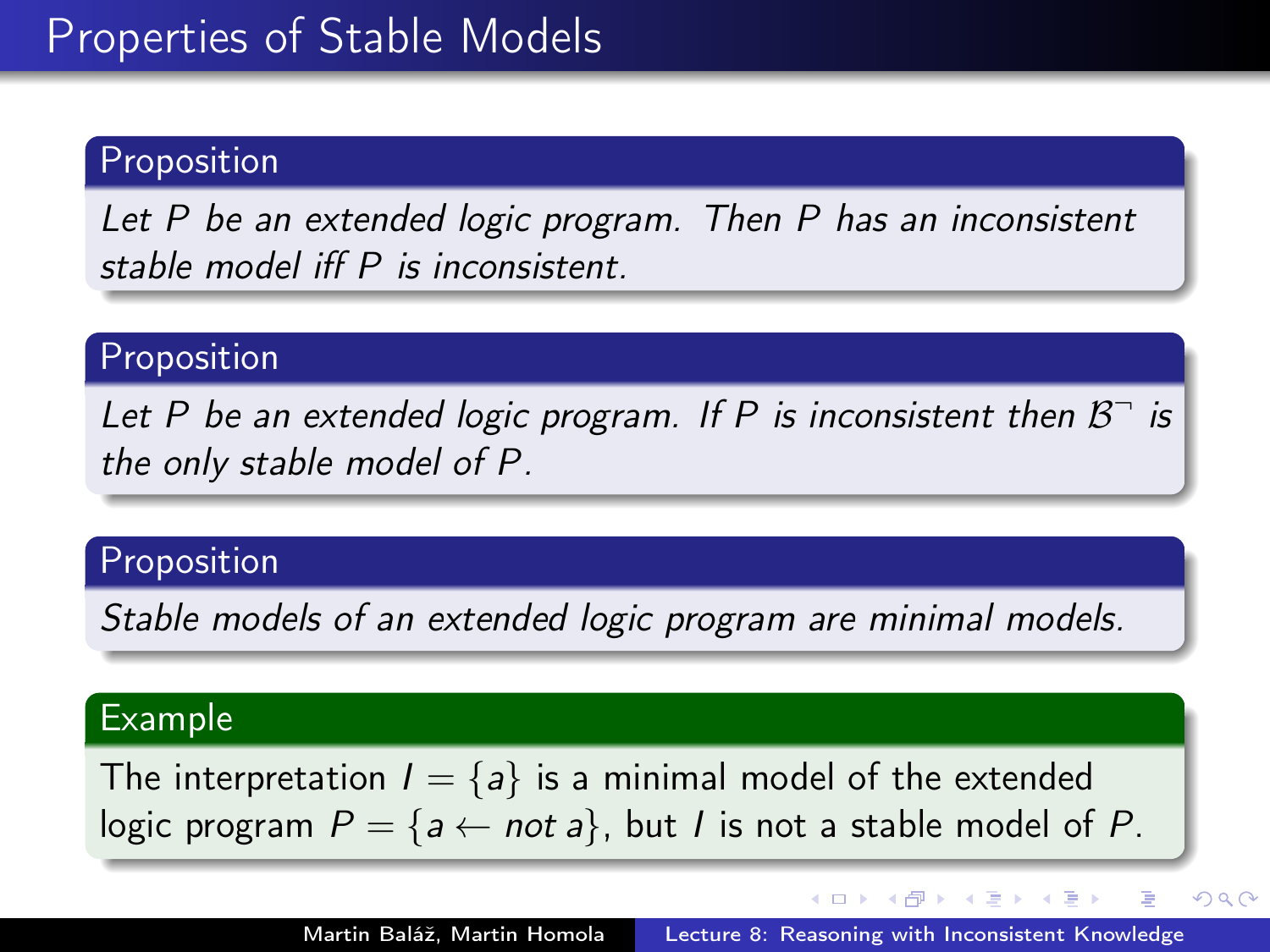Birds usually fly (except penguins, ostriches, birds with boken wings, . . . ).

fly(X) ← bird(X), not ab(X) ab(X) ← penguin(X) ab(X) ← ostrich(X) ab(X) ← bird(X), broken\_wing(X) fly(X) ← bird(X), not ¬ fly(X) ¬ fly(X) ← penguin(X) ¬ fly(X) ← ostrich(X) ¬ fly(X) ← bird(X), broken\_wing(X)

 $QQ$ 

医毛囊 医牙骨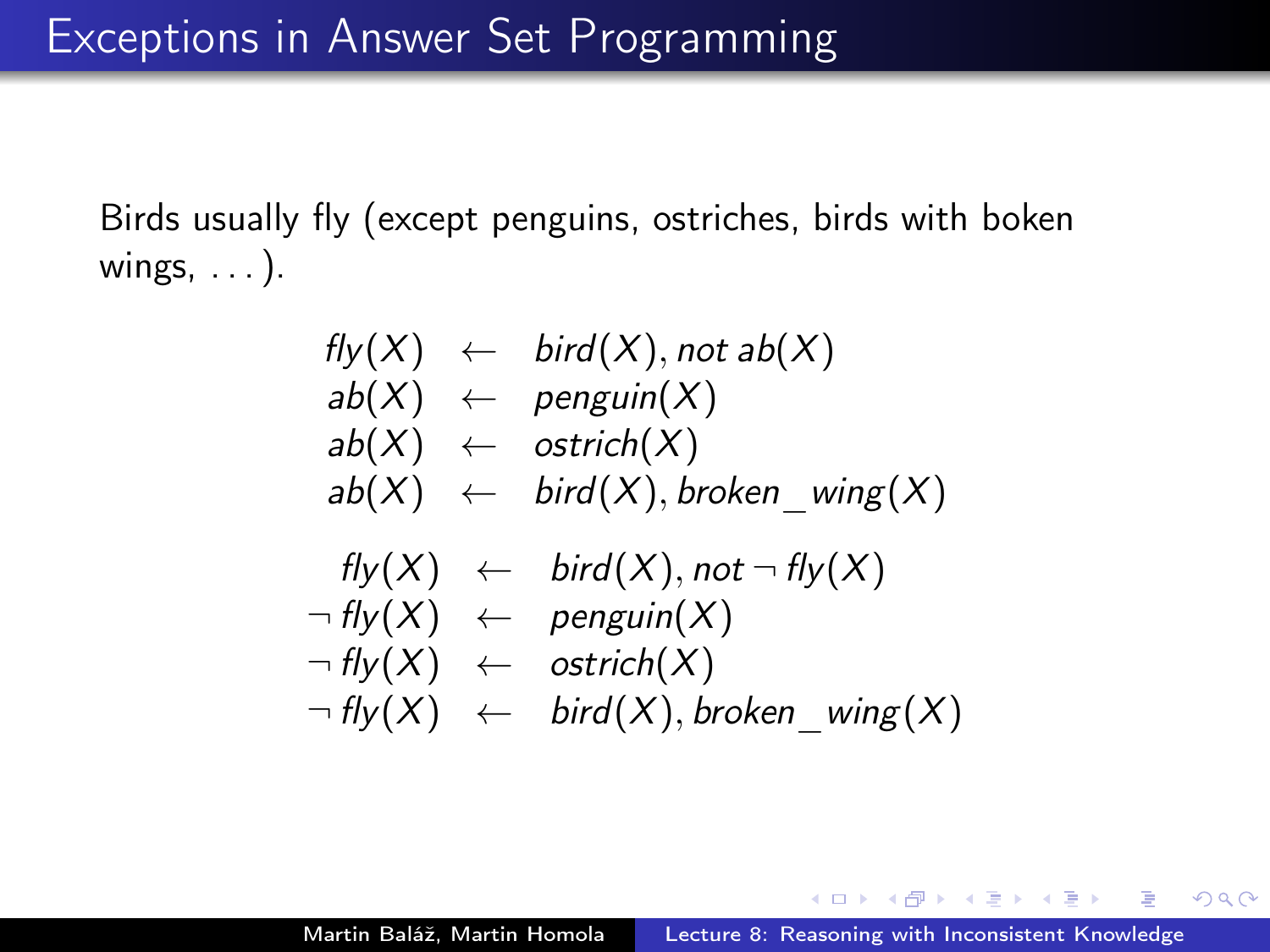- $person(peter) \leftarrow$  $person(bob) \leftarrow$ 
	- $person(alice) \leftarrow$
- $employee(peter) \leftarrow$  $emplovee(bob) \leftarrow$

 $\neg$  employee(X)  $\leftarrow$  person(X), not employee(X)

 $\eta$ an

∍

∢ 何 ≯ → ( ヨ ≯ → ( ヨ ≯ →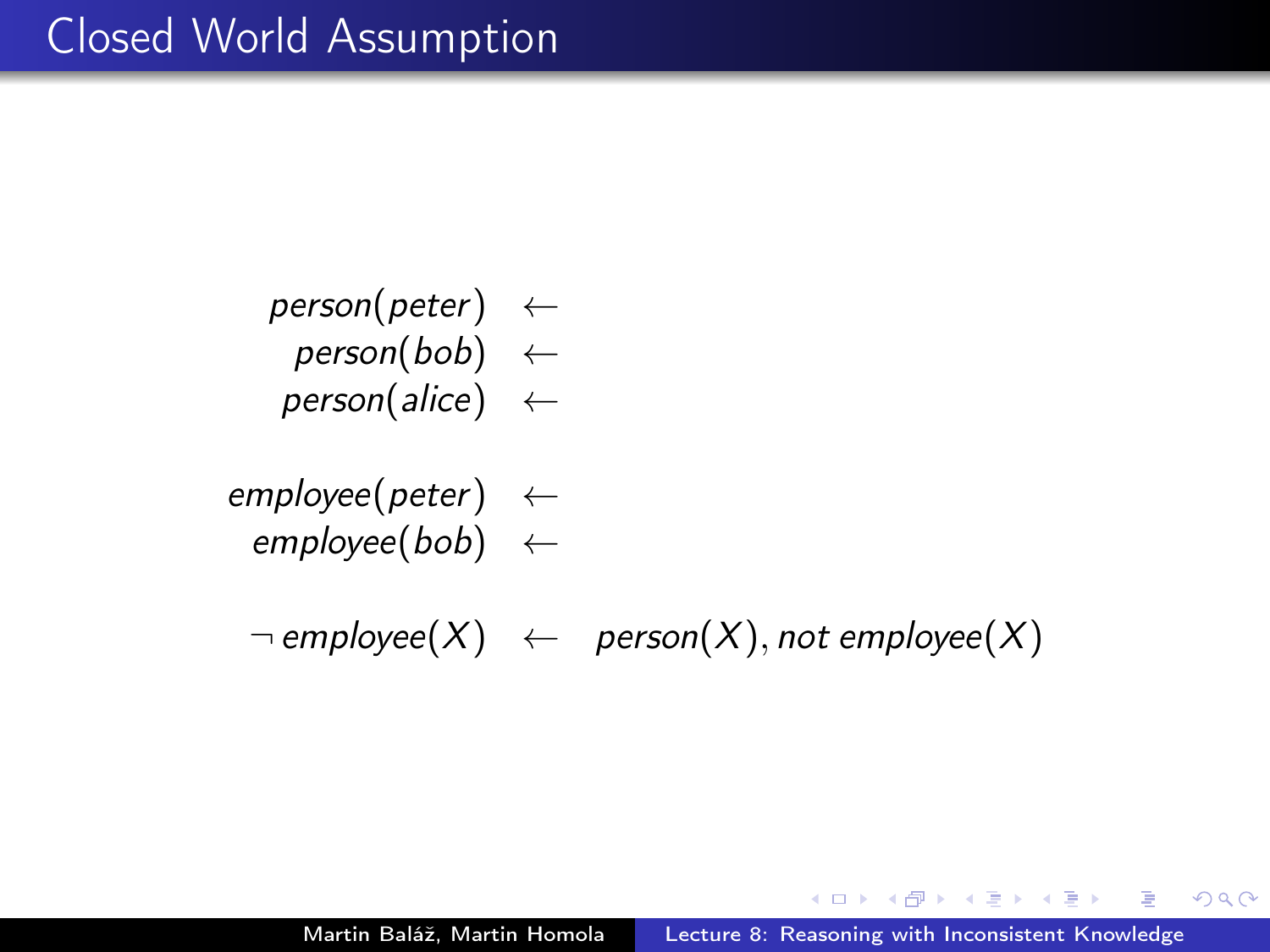- $person(peter) \leftarrow$ 
	- $person(bob) \leftarrow$
- $person(alice) \leftarrow$
- $emplyee(peter) \leftarrow$
- $\neg$  employee(bob)  $\leftarrow$

 $-10<sup>-10</sup>$ 

| 何 ▶ → ヨ ▶ → ヨ ▶ →

 $299$ 

э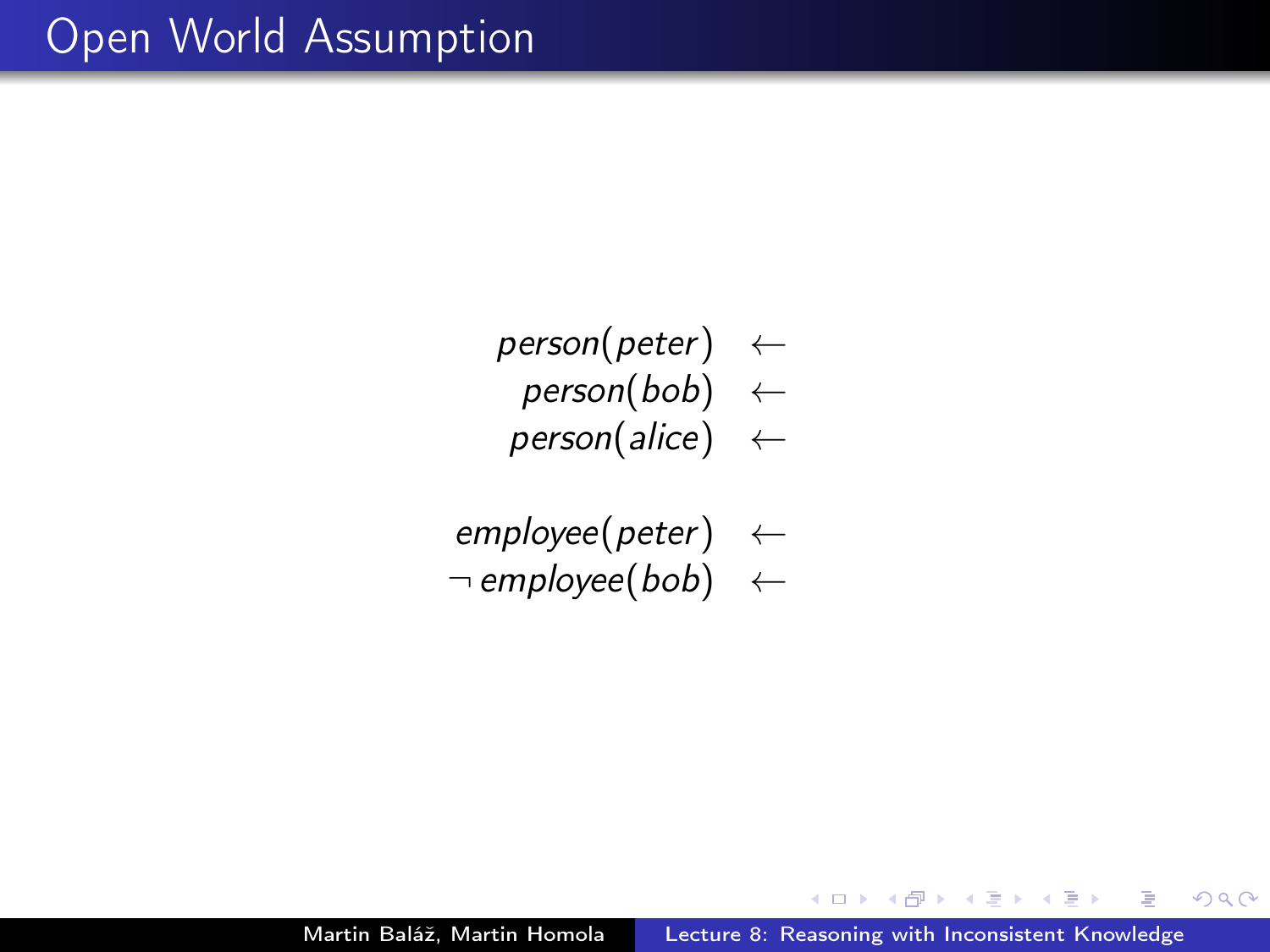- $person(peter) \leftarrow$ 
	- $person(bob) \leftarrow$
- $person(alice) \leftarrow$
- $employee(peter) \leftarrow$  $emplovee(bob) \leftarrow$ 
	- $\neg$  employee $(X) \leftarrow$  person $(X)$ , not employee $(X)$  $emplovee(X) \leftarrow person(X)$ , not  $\neg$  employee $(X)$

 $2990$ 

∢ 何 ≯ → ( ヨ ≯ → ( ヨ ≯ →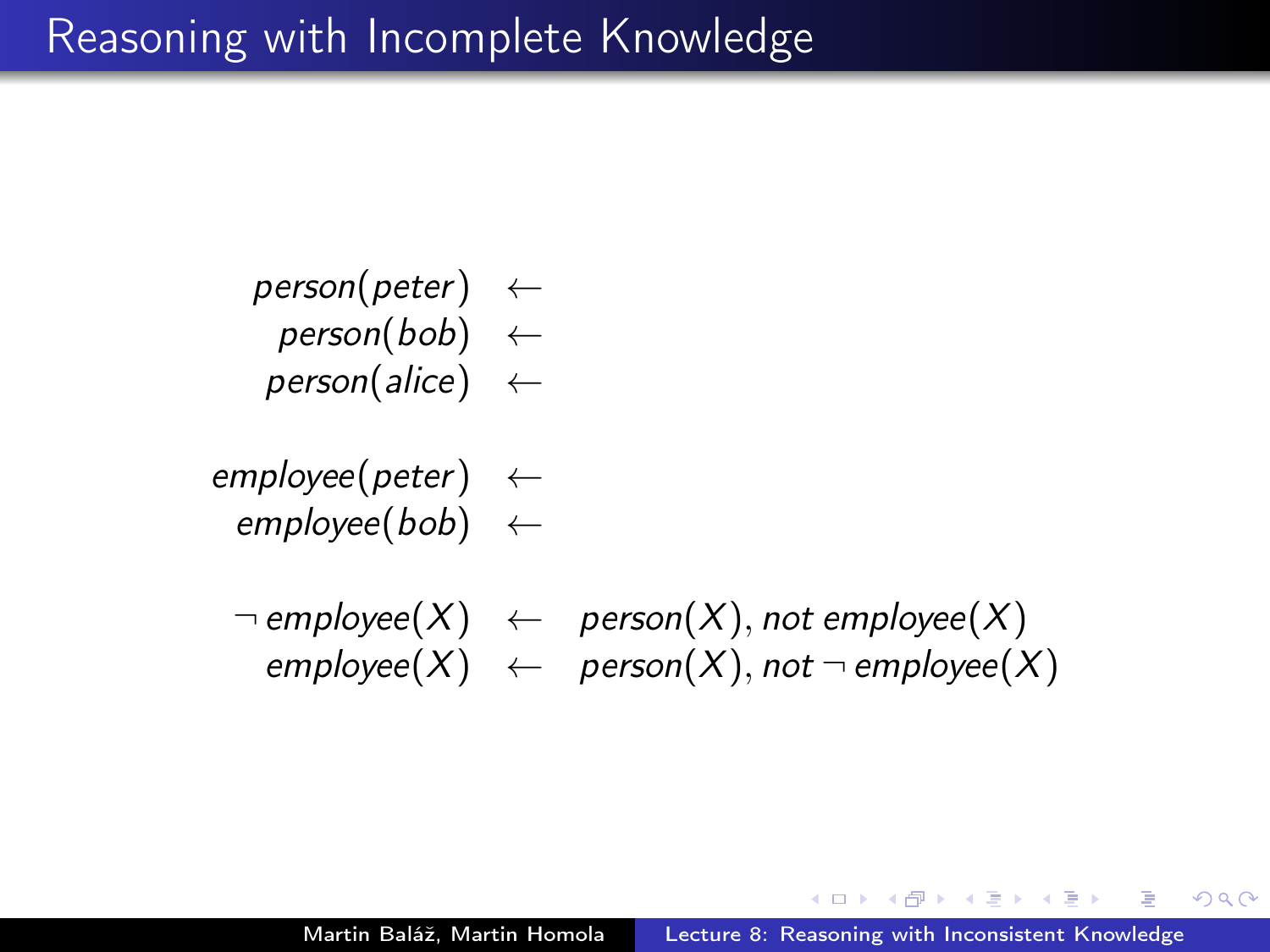Consider the following logic program P:

$$
\begin{array}{rcl} a & \leftarrow & \\ \neg a & \leftarrow & \\ b & \leftarrow & \end{array}
$$

 $I = \{a, \neg a, b, \neg b\} = \mathcal{B}$  is the only answer set of P (because P is inconsistent).

Although we have contradictory information about a, we could say something reasonable about b.

つくい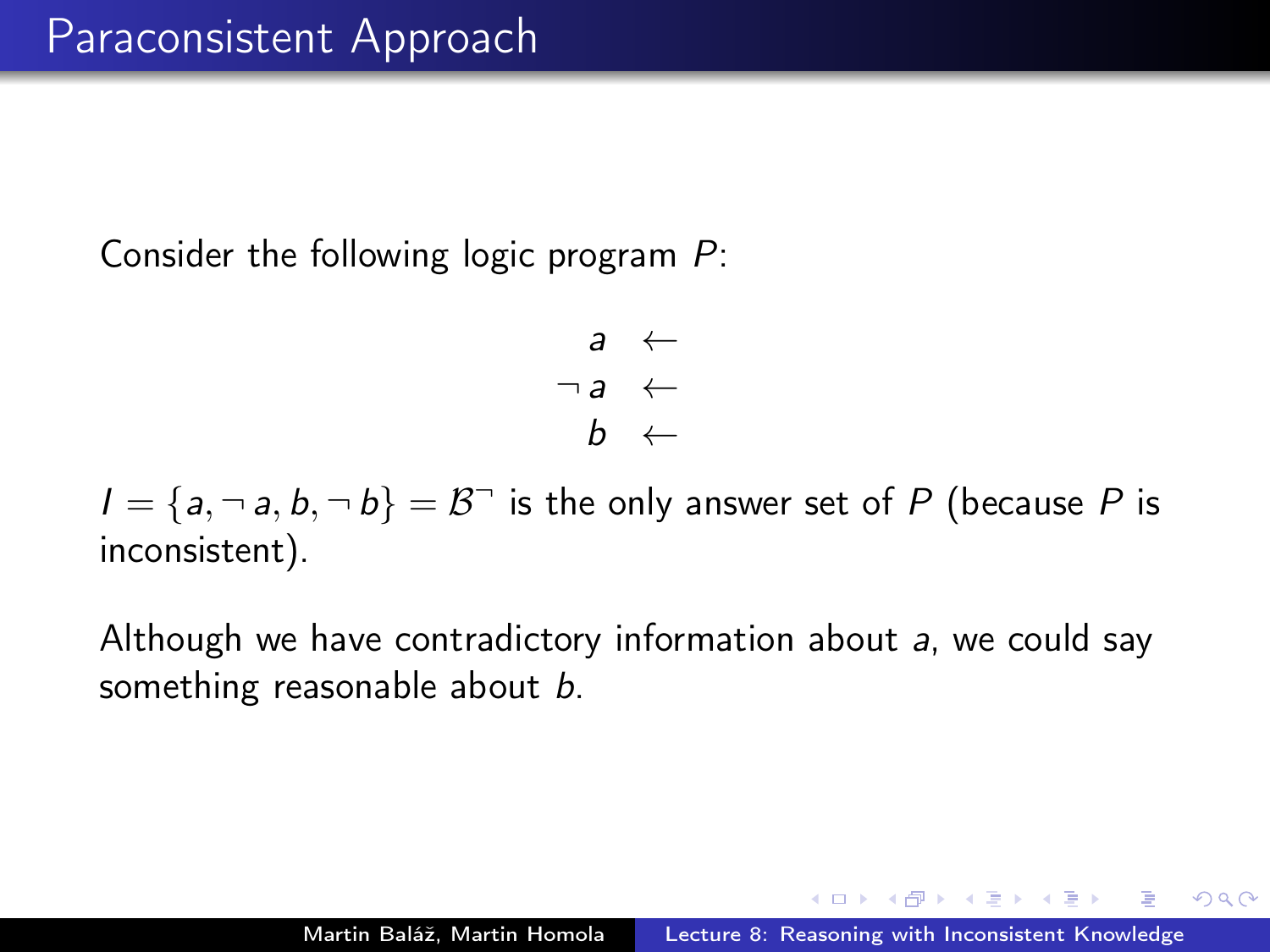### Definition (Program Reduct)

Let  $P$  be an extended logic program and  $I$  be an interpretation. The reduct of  $P$  (with respect to 1) is a positive logic program  $P^{\prime}$ obtained from P by

- removing rules containing a default literal L in the body such that  $I \not\models L$
- removing remaining default literals L, i.e. default literals with  $I \models L$

### Definition (Paraconsistent Stable Model)

An interpretation *I* is a *paraconsistent stable model* (abbreviately p-stable model) of an extended logic program  $P$  if  $I$  is the least model of  $P<sup>1</sup>$ .

 $\left\langle \left\langle \left\langle \left\langle \left\langle \mathcal{H} \right\rangle \right\rangle \right\rangle \right\rangle \right\rangle +\left\langle \left\langle \left\langle \mathcal{H} \right\rangle \right\rangle \right\rangle \right\rangle +\left\langle \left\langle \left\langle \left\langle \mathcal{H} \right\rangle \right\rangle \right\rangle \right\rangle +\left\langle \left\langle \left\langle \mathcal{H} \right\rangle \right\rangle \right\rangle \right)$ 

つくい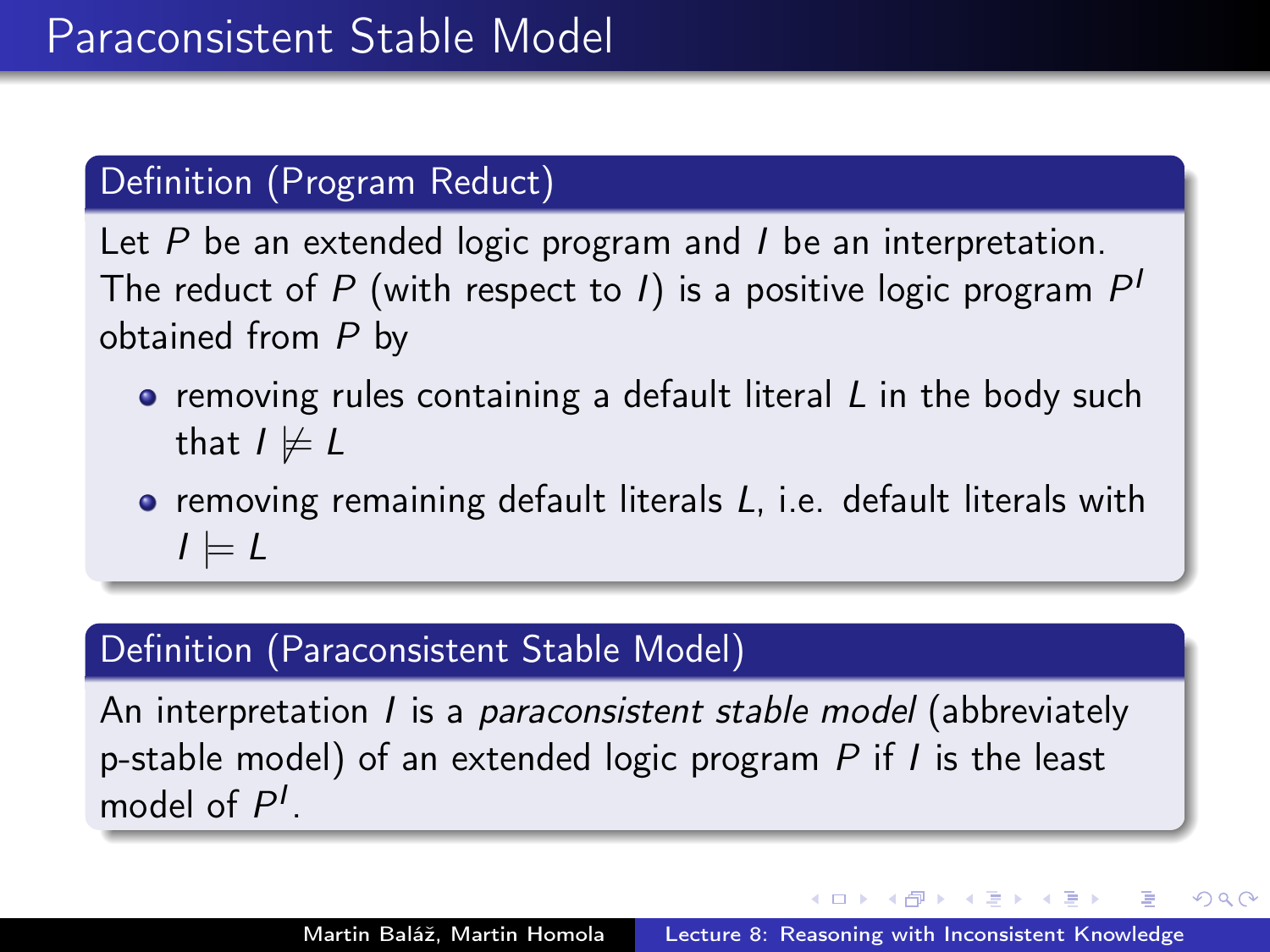# Properties of Paraconsistent Stable Models

### Proposition

Consistent stable models are paraconsistent stable models.

### Example

The interpretation  $I = \{a, \neg a, b\}$  is a paraconsistent stable model of the extended logic program  $P = \{a \leftarrow; \neg a \leftarrow; b \leftarrow\}$ , but *I* is neither consistent nor a stable model of P.

### Proposition

Paraconsistent stable models are minimal models.

#### Example

The interpretation  $I = \{a\}$  is a minimal model of the extended logic program  $P = \{a \leftarrow not a\}$ , but *I* is not a paraconsistent stable model of P.

4 向 ト

 $QQ$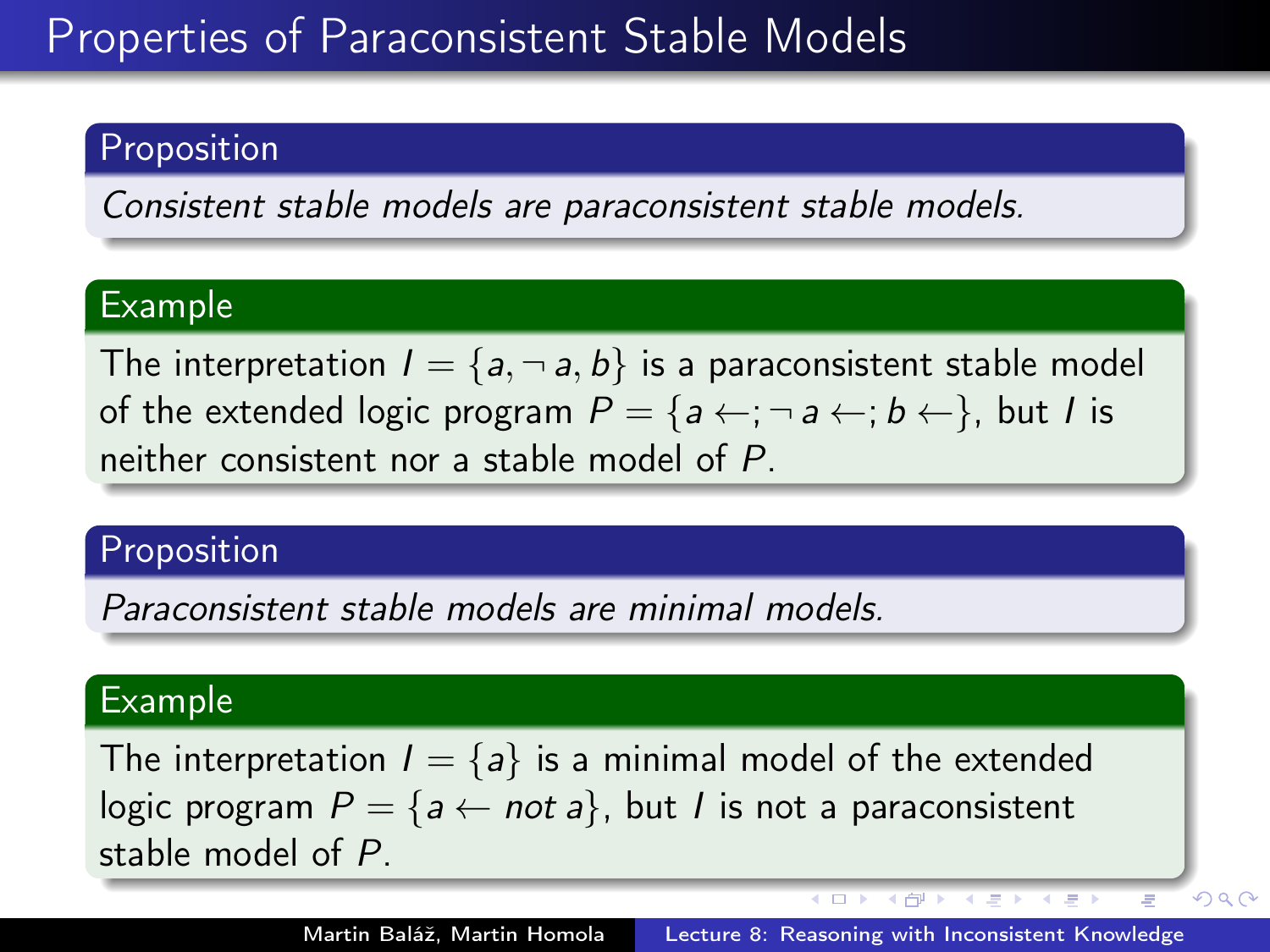# Stable Models vs. Paraconsistent Stable Models

## Example  $P = \begin{cases} \n\begin{array}{ccc} \n\begin{array}{ccc} \n\end{array} & \leftarrow \\ \n\end{cases} \n\end{cases}$  $a \leftarrow \textit{not } b$  $\mathcal{L}$ has the p-stable model  $\{a, \neg a\}$ , while it has no stable model.

#### Example

$$
P = \left\{ \begin{array}{rcl} a & \leftarrow & \\ \neg \, a & \leftarrow & \\ b & \leftarrow & \mathit{not} \, b \end{array} \right\}
$$

has the stable model  $\mathcal{B}^{\neg}$ , while it has no p-stable model.

- 何 ▶ → ヨ ▶ → ヨ ▶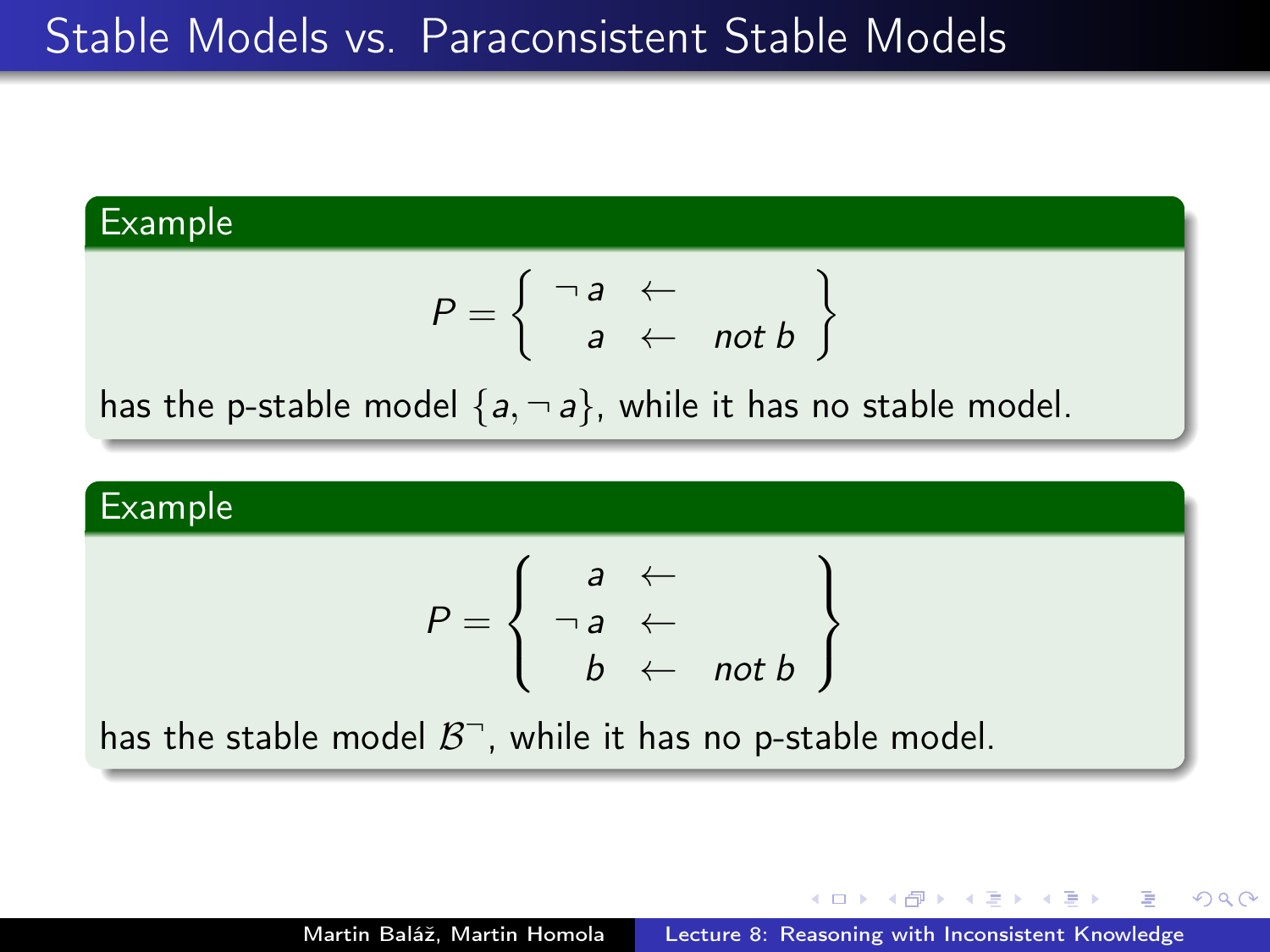# Update/Belief Revision Approach

$$
P_1 = \left\{\begin{array}{rcl} sleep & \leftarrow & not \, tv\_on \\ watch\_tv & \leftarrow & tv\_on \\ tv\_on & \leftarrow & \end{array}\right\}
$$

$$
P_2 = \left\{ \begin{array}{ccc} \neg \text{ tv\_on} & \leftarrow & \text{power\_failure} \\ \text{power\_failure} & \leftarrow & \end{array} \right\}
$$

$$
P_3 = \{ \neg power\_failure \leftarrow \}
$$

 $\overline{a}$ 

おうす 国内

э

×

э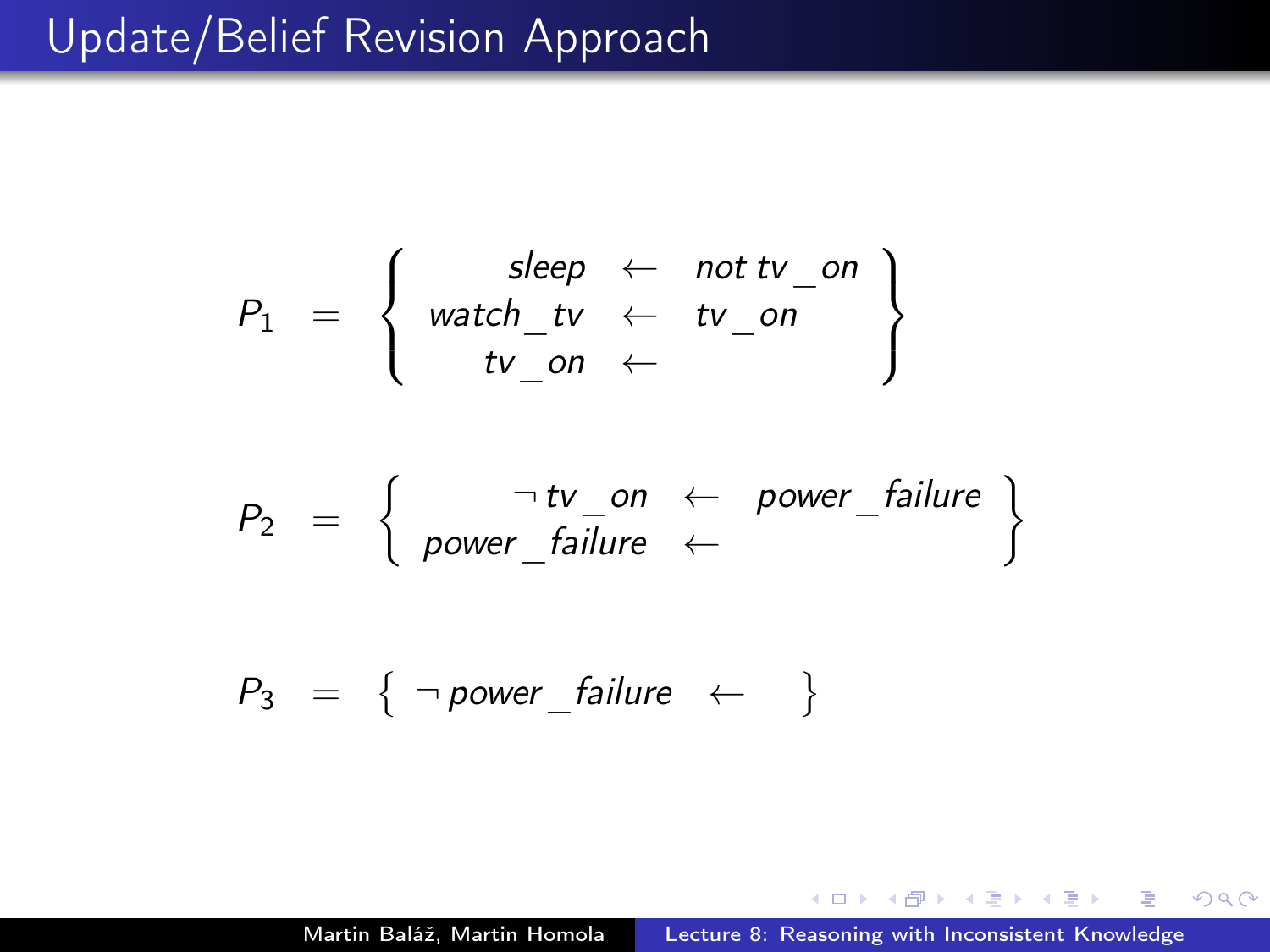### Definition (Dynamic Logic Program)

A dynamic logic program is a non-empty sequence of extended logic programs  $\mathcal{P} = P_1 \oplus P_2 \oplus \cdots \oplus P_n$ .

### Definition (Dynamic Jusitified Update)

An interpretation *I* is a *dynamic justified update* of a dynamic logic program  $P = P_1 \oplus P_2 \oplus \cdots \oplus P_n$  if I is a stable model of  $Residue(\mathcal{P}, I)$  where

$$
Reject(P, I, i) = \{r \in P_i \mid \exists r' \in P_j : i < j, l \models body(r'),
$$
  
\n
$$
head(r') = \neg head(r)\}
$$
  
\n
$$
Residue(P, I) = \bigcup_{1 \le i \le n} [P_i \setminus Reject(P, I, i)]
$$

- 何 ▶ → ヨ ▶ → モ ▶ →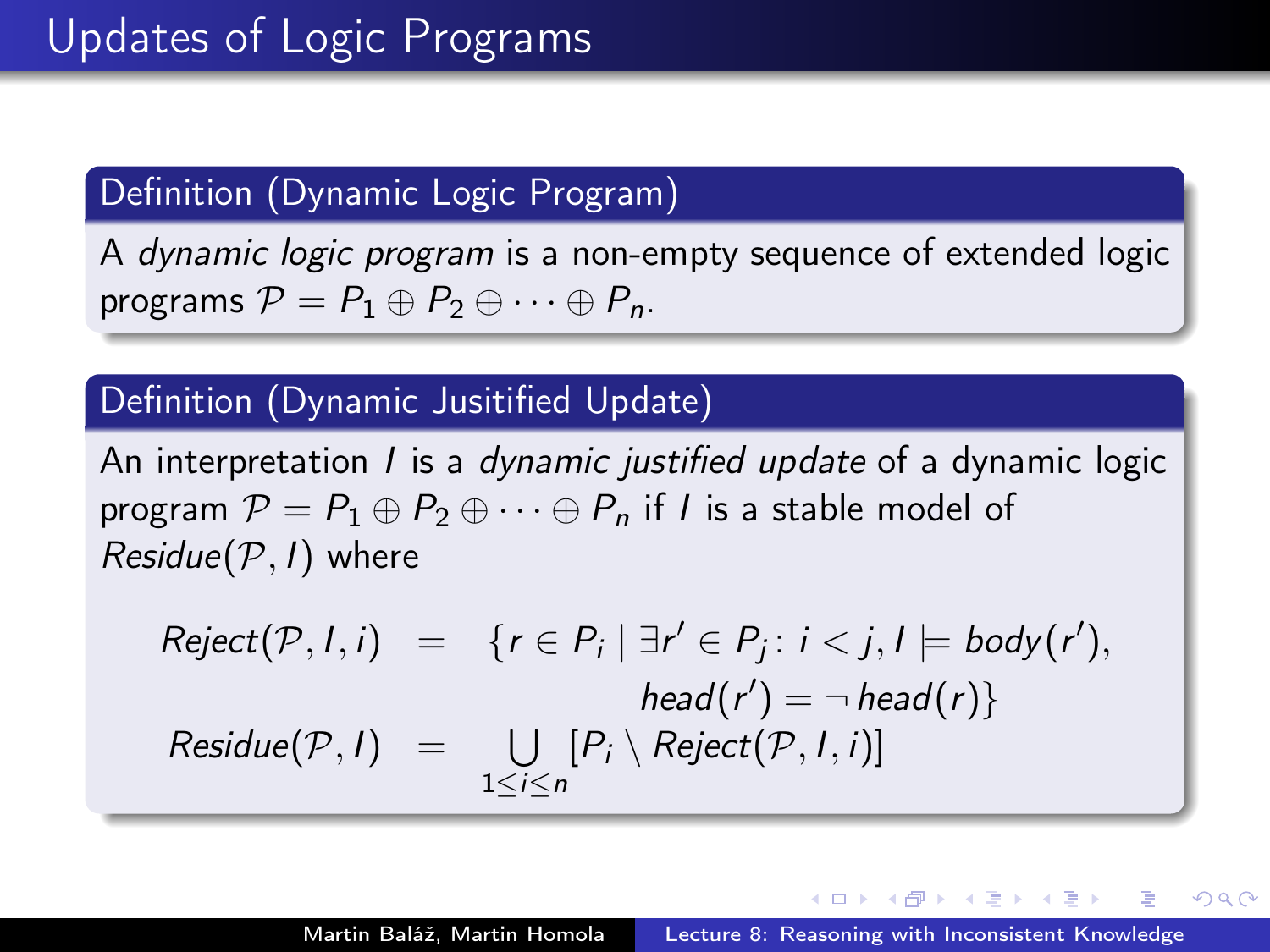$$
P_1 = \left\{\begin{array}{rcl} sleep & \leftarrow & not\, tv\_on \\ watch\_tv & \leftarrow & tv\_on \\ tv\_on & \leftarrow & \end{array}\right\}
$$

$$
\mathit{l}_1 = \{ \mathit{tv\_on}, \mathit{watch\_tv} \}
$$

$$
Reject(P_1, I_1, 1) = \emptyset
$$
  

$$
Residue(P_1, I_1) = P_1
$$

K ロ K K 御 K K 君 K K 君

目

 $\,$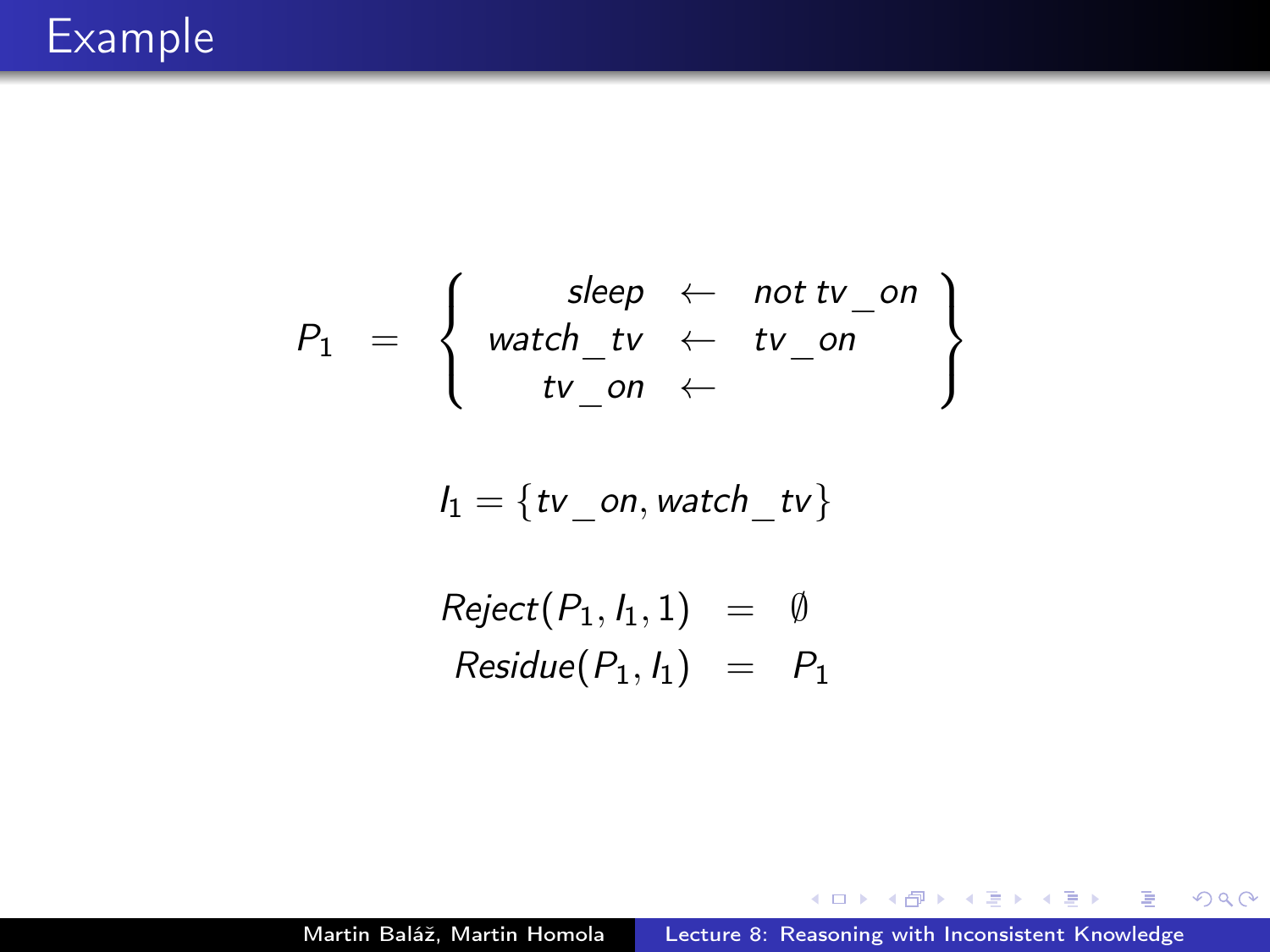# Example

$$
P_1 = \left\{\n\begin{array}{rcl}\n\text{sleep} & \leftarrow & \text{not } \text{tv\_on} \\
\text{watch\_tv} & \leftarrow & \text{tv\_on} \\
\text{tv\_on} & \leftarrow & \text{power\_failure} \\
\end{array}\n\right\}
$$
\n
$$
P_2 = \left\{\n\begin{array}{rcl}\n\neg \text{tv\_on} & \leftarrow & \text{power\_failure} \\
\text{power\_failure} & \leftarrow & \text{f} \\
\end{array}\n\right\}
$$

$$
\textit{l}_2 = \{power\_failure, \neg\, tv\_on, sleep\}
$$

 $Reject(P_1 \oplus P_2, I_2, 2) = \emptyset$  $Reject(P_1 \oplus P_2, I_2, 1) = \{tv \text{ on } \leftarrow\}$  $Residue(P_1 \oplus P_2, I_2) = (P_1 \setminus \{tv \text{ on } \leftarrow\}) \cup P_2$ 

KEL KALK KELKEL KARK